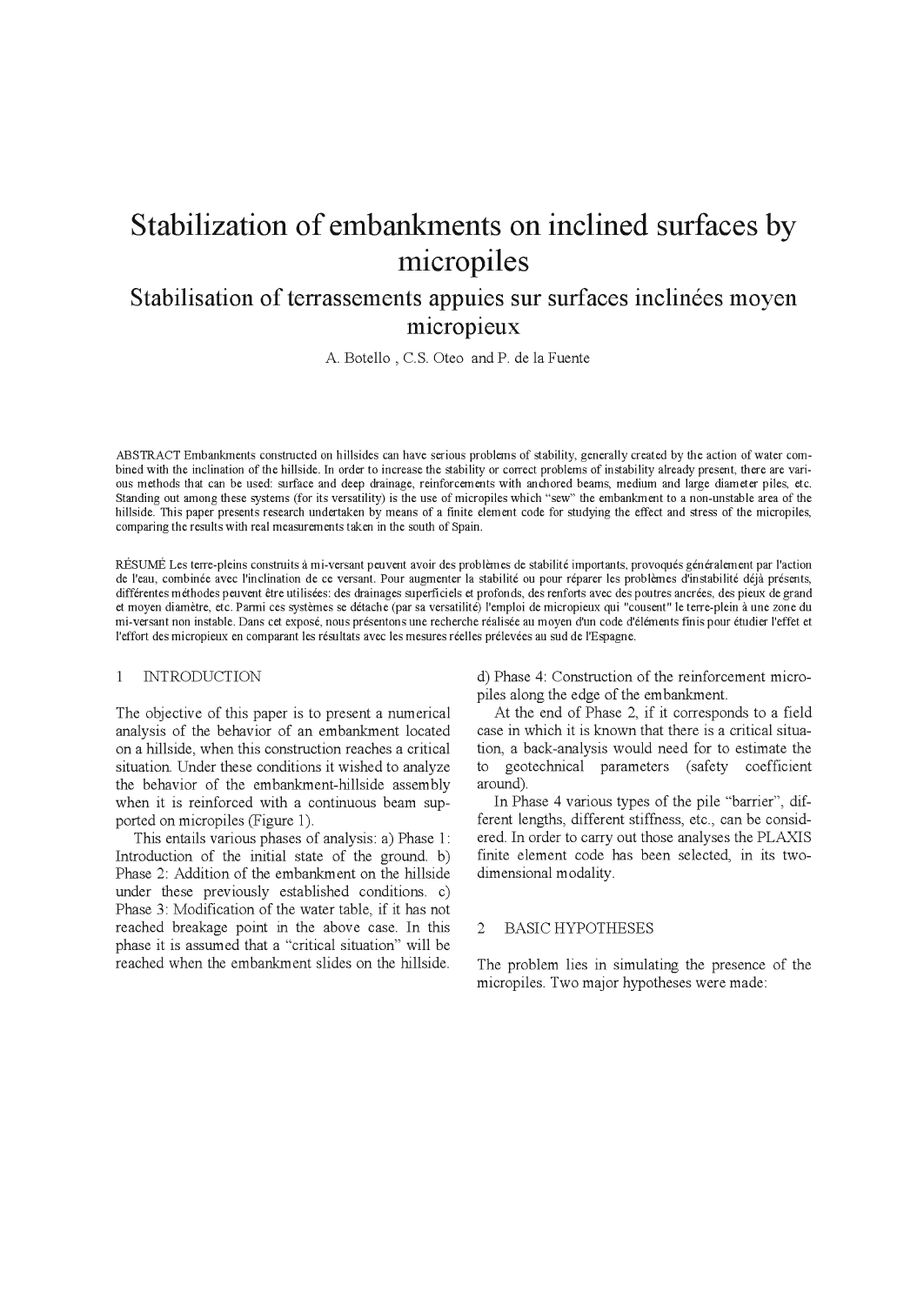

Figure 1. Case of an increase in stability of embankments on a hillside (vertical piles plus various inclinations)

Hypothesis A: Consider the effect of the micros as being that of an injected zone, of better quality than the original (triangular zone).

Hypothesis B: Consider the micros as beam elements, with the rigidity given by the steel pipe and that of the mortar or grout that is introduced.

Both systems have their drawbacks:

In hypothesis A the size of the reinforced zone would have to be defined as a function of the separation of the micros and the reinforcement effect of the injection. Figure 2 shows a possible way of taking that influence into account, based on considering that the effect of an injection ends at a distance of 2.0 m (this has been confirmed in many field cases), with an increase of up to 100% in the cohesion and of 50% in the tangent of the friction angle, tan φ).

In hypothesis B the effect of the injection would have to be taken into account and not just the presence of the reinforcement. As the injection introduces a certain pressure into the nearby terrain, this is equivalent to considering the pile as a cylinder with an additional increment in diameter (De Assis, 2005).

#### 3 INITIAL ANALYSIS

The simulations started by simplifying the problem and were based on data from some field cases with which critical situation:

Phase 1 would be the same as mentioned above.

Phase 2 and 3 or introduction of the embankment and the environmental conditions were combined with the hypothesis of breakage (safety coefficient of the order of 1).

Phase 4 was the construction of micropiles.



**Figure 2**. Hypothesis on improvement of the terrain around an injected micro

Taken as a field case was the situation corresponding to Ceuta (Spain) for which data on various unstable embankments on a hillside were available.

The hollowing hypotheses were selected:

Behavior of the ground: Elastoplastic (Mohr-Coulomb).

Triangular elements of 15 nodes with two degrees of freedom each in the PLAXIS code.

The calculation was carried out by progressively reducing the cohesion and the tangent of the friction angle in successive steps, determining the safety coefficient as a ratio between the shear strength at each step and the shear strength at breakage.

The natural ground on the hillside, with an inclination of 28°, consisted of a colluvion of thickness 2 m, parallel to the surface of the slope, supported on phyllites and can include the upper part of the phyllites when they are highly weathered. The embankment had a gradient of 3H:2V. The water table was high (due to heavy rains), affecting the colluvion and running from the inner edge of the embankment (in a small cutting) as far as the foot of the embankment (Figure 3). The failure situation is shown in the same Figure 3. The safety coefficient is 0.95. The parameters of the terrain are shown in Table 1 (natural and improved).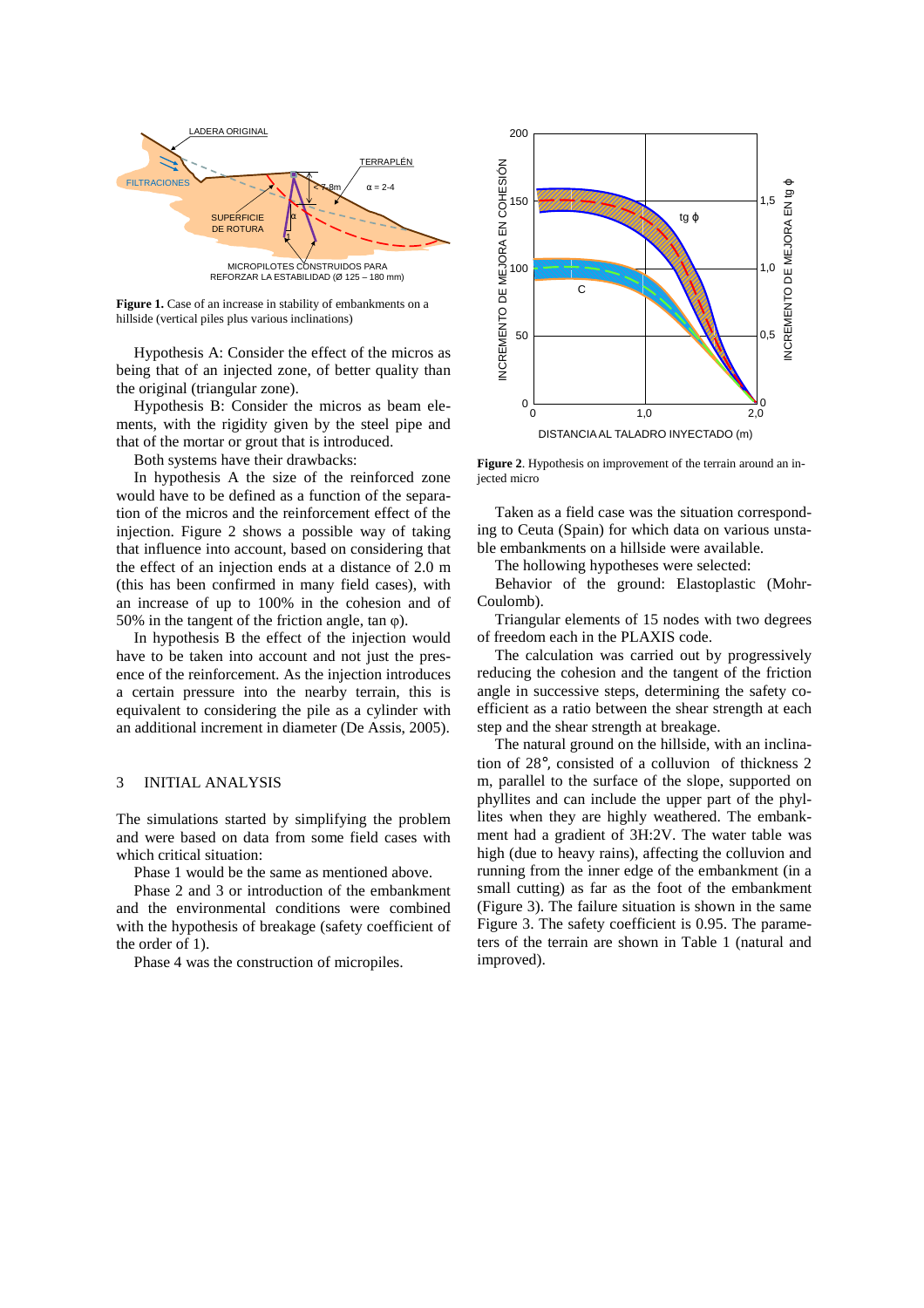The first way of introducing the reinforcement was by activating the "triangle" of improved terrain clearly marked in Figure 3. It was assumed that the set of micropiles would consist of 2 inclined and 1 vertical.

**Table 1.** Characteristics of the materials in the simulation with improved terrain.

| Material                    | Specific<br>wt. | Mod.<br>of           | Poi-<br>sson | Co-<br>hesion | Fric-<br>tion |
|-----------------------------|-----------------|----------------------|--------------|---------------|---------------|
|                             | $(t/m^3)$       | deform.<br>$(t/m^2)$ | Coeff.       | $(t/m^2)$     | an-<br>gle    |
| Embank-<br>ment             | 1.8             | 3.500                | 0.33         | 1.3           | $30^\circ$    |
| Colluvion                   | 2.1             | 2.500                | 0.30         | 1.4           | $26^{\circ}$  |
| Phyllites                   | 2.3             | 30.000               | 0.28         | 5             | $35^\circ$    |
| Improved<br>Embank-<br>ment | 1.85            | 7.000                | 0.33         | 3.9           | $35^\circ$    |
| Improved<br>colluvion       | 2.15            | 10.000               | 0.30         | 4.2           | $31^\circ$    |
| Improved<br>phyllites       | 2.3             | 50.000               | 0.28         | 6             | $36^\circ$    |

The failure is as can be see in the Figure 4. The safety coefficient was 1.15 which, after adding drainage, increased to 1.34.

From the described simulation and other similar ones it is revealed that the improvement due to installing micropiles, implying improved ground, can be sufficiently acceptable.

After installing the micropiles, the failure occurs downstream of the embankment (Figure 4), from which it can be deduced that the roadway (the horizontal zone of the embankment) is properly protected, though not the sloping part. Evidently, the bending moment in the micropiles cannot be determined.



**Figure 3**. Grid including improved zone



**Figure 4**. Breakage in the case of the improved zone and lowering of the water table

#### 4 SIMULATION WITH BEAM ELEMENTS

It was introduced another simulation similar to that already used by De la Fuente and Oteo (1999), described by Oteo in 2003, based on representing the micropiles by beam elements, though considering a certain improvement in the terrain around the axis of each beam ("equivalent column" De Assis, 2005).

Figure 5 shows the grid used for this simulation with the initial instability, with the final situation of the micropiles (beam element). With the water table high (Fig. 5), the safety coefficient was 0.97, virtually unity, so it was therefore decided – as in the previous tests – not to vary those parameters. The improvement around the micro was applied solely in the embankment and the weathered zone and not in the healthy substrate. Just two micros of different inclination were considered (the minimum number). The water table had not been lowered. The failure occurred in front of the micropiles and the safety coefficient was 1.17.

If the beam elements are maintained but in addition the water table is lowered by 2-3 m, the breakage continues to occur in front of the micropiles and the safety coefficient rises to 1.37.

Figure 6 shows the bending moment in the rearmost micropile and how the maximum moments are to be found in the area of the colluvion, since the micro penetrates into the area with the healthiest terrain (as if it had been embedded there).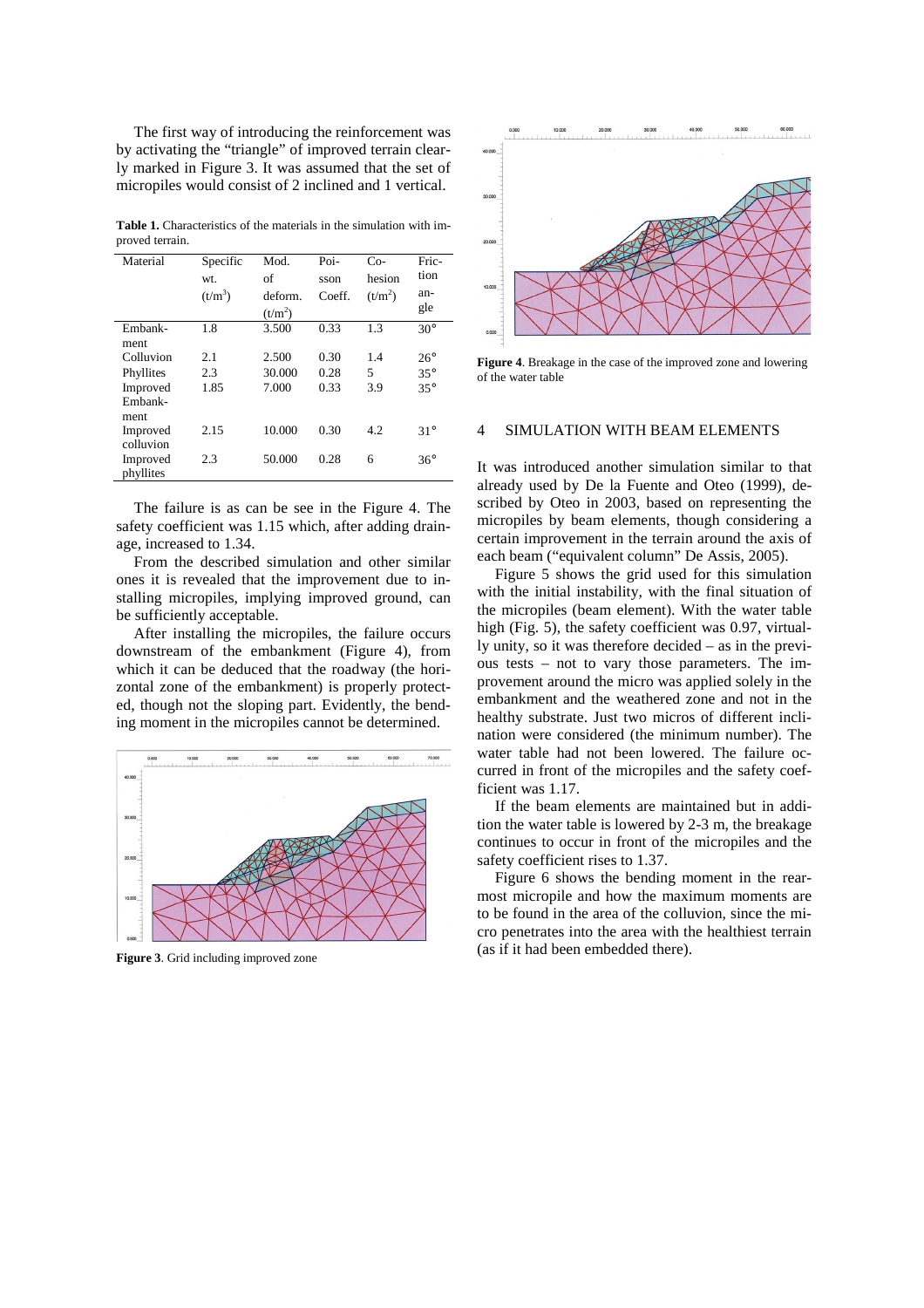

**Figure 5**. Mesh with beam element. High water table (F=1.15).



**Figure 6**. Law of bending moments in the pile furthest from the slope of the embankment.

#### 5 COMPARISON OF RESULTS FOR THE FIRST SIMULATIONS

The effect of lowering the water table is very important and, in the simulations that were conducted, this was able to raise the coefficient of safety towards sliding of the embankment by 0.20.

The effect of the micropiles, as this was simulated, can imply an increase in that safety coefficient of around 1.15-1.20. The embedding in the resistant substrate has to be of the order of 3 m, at least.

Although this influence of the micros is less than that of the water table, the latter can always vary if the drainage is not properly maintained. For that reason, in relation to real situations of failure that allow a good estimate of the shear strength parameters (following the "back-analysis" implied by the methodology used), the increase in the safety coefficient of around 1.15-1.17 by means of the micropiles can be acceptable. It is an increment that can be regarded as "real".

The simulation with beam elements can provide a higher safety coefficient than the simulation using reinforced ground but, above all, it allows the bending stresses in the piles to be estimated.

The micropile needs to be properly introduced into the resistant ground for various reasons: A) So that the injection can be more effective in the failure zone (which is to be found in the upper, weathered part of the substrate). B) In order to achieve a kind of "equivalent fictitious embedding", as in the case of piles subjected to a horizontal load. In these a length of pile is needed of the order of several times its elastic length  $\left( L_e = 1.24 \sqrt{3E_p \cdot I_p / E_s} \right)$ , where  $E_p I_p$  is the rigidity to bending of the pile and Es is the modulus of deformation of the terrain. 5-6 elastic lengths have to be introduced, as shown by the calculations made using different lengths of piles.

The analysis of the Ceuta cases allows a comparison to be made of the movements measured with inclinometers and the calculated movements (Figure 7).



**Figure 7**. Comparison of calculated and measured movements in Ceuta.

The measured and calculated values are sufficiently similar. The deformation moduli are those initially considered and have not been altered.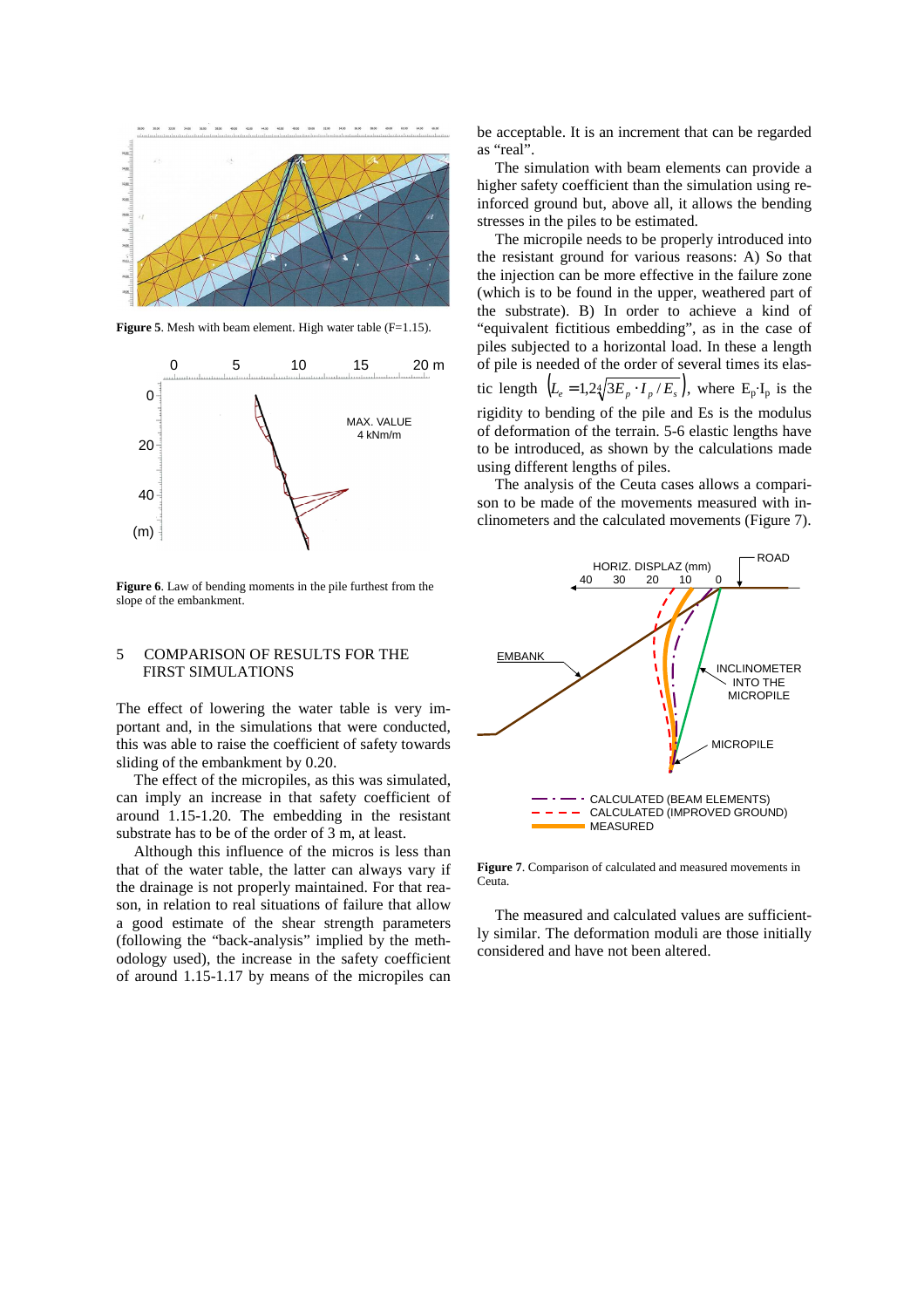### 6 MORE REALISTIC SIMULATION

A more realistic simulation can be carried out based on the following hypothesis: a) The potentially sliding mass, is completely ignored. b) The stratigraphy of the ground is similar to some of the earlier simulations. There is a colluvion of thickness 3 m. Below there appears a neighboring substrate of phyllite. c) The barrier of micropiles consists of two inclined elements  $1(H):3(V)$ . d) The rigidity of the pile capping can be introduced. e) The micros are separated by 0.50 m or 1.00 m within the same alignment. f) The embedding of the micros in the resistant substrate can be between 1.5 and 7.0 m. g) The model of the ground is the "Hardening" type. h) The parameters assumed in the ground are those of Table 2: i) The micropiles considered had a steel pipe of  $\varnothing$  90 mm and thickness 6.5 mm (surface area  $= 17.05$  cm<sup>2</sup> and moment of inertia of the steel pipe of 149.51  $\text{cm}^4$ ).

Table 2. Geotechnical parameters in the new simulation

| Unit            | $\gamma_{\rm{ap}}$   | $\gamma_{\text{sat}}$ | $E_{50}$             | $E_{nr}$             | C                    | $\omega$<br>(0) |
|-----------------|----------------------|-----------------------|----------------------|----------------------|----------------------|-----------------|
|                 | (KN/m <sup>3</sup> ) | (KN/m <sup>3</sup> )  | (KN/m <sup>2</sup> ) | (KN/m <sup>2</sup> ) | (KN/m <sup>2</sup> ) |                 |
| Embank-<br>ment | 18                   | 18.5                  | 20,000               | 60,000               | 15                   | 30              |
| Colluvial       | 21                   | 21.5                  | 25,000               | 75,000               | 15                   | 29              |
| Phyllites       | 23                   | 23.5                  | 30,000               | 90,000               | 50                   | 35              |

Figure 8 shows the result of the final calculation, with the water table "high". In it, given that the ground in front of the micros barrier has been eliminated, the potential breakage surface affects the embankment, the micropiles and the weathered ground. In this case, the micros also have an inclination  $1(H):3(V)$  and are separated by 0.5 m within each alignment. The weight of the eliminated wedge is considered as acting on the substrate.

The maximum safety coefficients and bending moments increase by having the embedding between 1.5 and 3.5 m, though there is no practical increase by increasing the length of the micros (Figures 9 and 10). The embedding of 3.5 m complies with the condition of about 6 elastic lengths. The front micropiles have a bending moment about three times greater than that of the rear micropiles.



**Figure 8**. Elimination of the mass of ground in front of the row of micropiles. Embedding in the substrate: 3.5 m.



**Figure 9**. Influence of embedding in the substrate on the safety coefficient.



**Figure 10**. Relation between maximum moments and embeddings